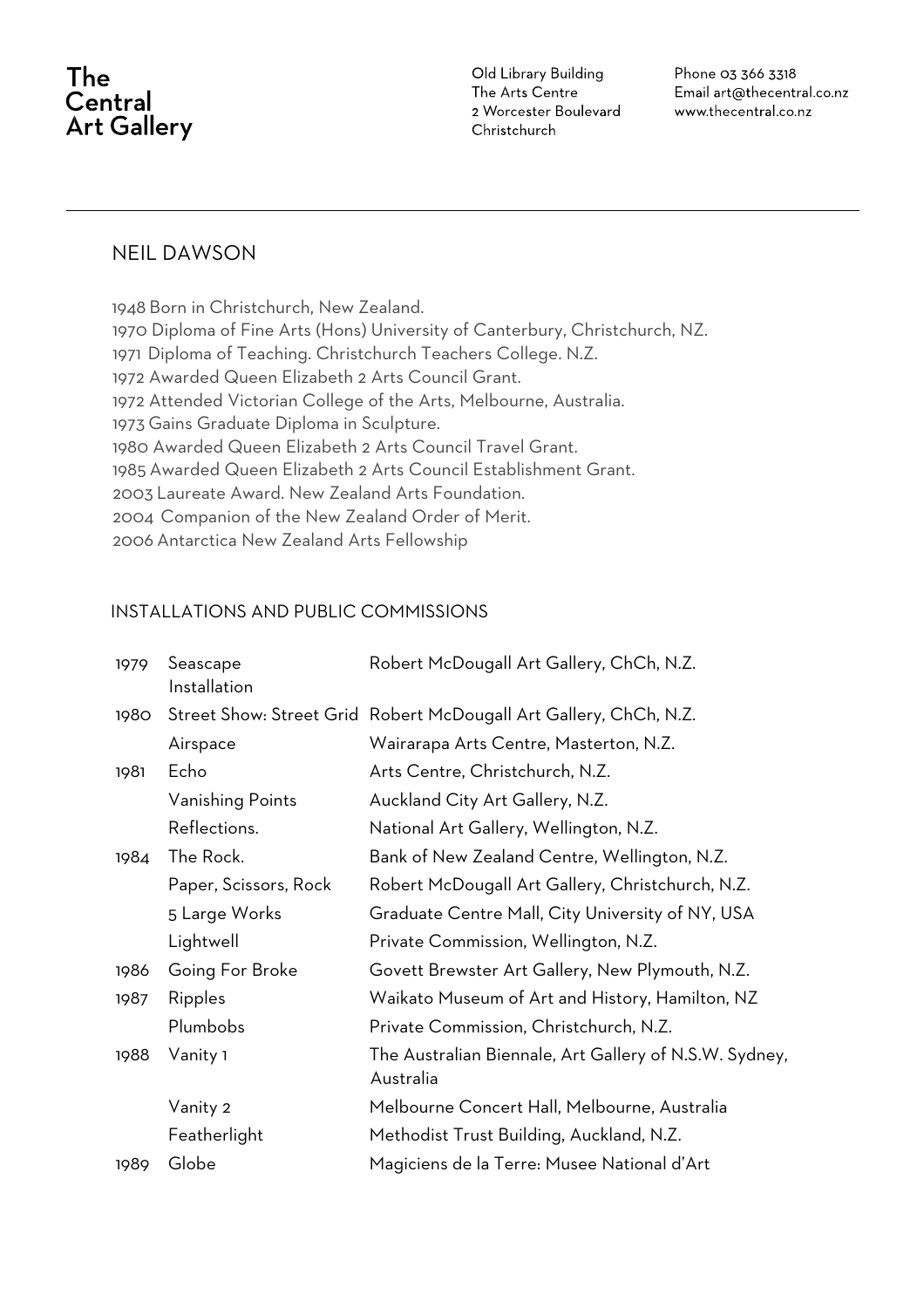|      |                        | Moderne, Paris, France.                      |
|------|------------------------|----------------------------------------------|
|      | Framework              | National Art Gallery, Wellington, N.Z.       |
|      | <b>Get The Picture</b> | Wellington Railway Station, N.Z.             |
| 1990 | Macaw Feather          | Private Commission, Wellington, N.Z.         |
|      | Leadlight              | Private Commission, Wellington.              |
|      | Blue/Green             | The Bath House, Rotorua, N.Z.                |
|      | Globe Down Under       | Sargeant Gallery, Wanganui, N.Z.             |
|      | Featherlight           | Aotea Centre Foyer, Auckland, N.Z.           |
| 1991 | Orb                    | Private Commission, Taranaki, N.Z.           |
|      | Awakenings             | Hastings Boys High School, N.Z.              |
|      | Jetset Globe           | Jetset Tours Building, Melbourne, Australia. |
|      | Spectra                | Aotea Centre, Auckland, N.Z.                 |
| 1992 | Snap                   | Adelaide Festival Centre, Australia.         |
|      | <b>Wave Screens</b>    | Private Commission, Auckland, N.Z.           |
|      | Throwback              | Albert Park, Auckland, N.Z.                  |
|      | Echo (re-installation) | Arts Centre, Christchurch, N.Z.              |
|      | Globe Installation     | Gow Langsford Gallery, Auckland, N.Z.        |
|      | Vertigo                | Gallery Kobayashi, Tokyo, Japan.             |
|      | Perception Room        | Capital Discovery Place, Wellington, N.Z.    |
| 1993 | Lens                   | Petrocorp Building, New Plymouth, N.Z.       |
|      | Untitled               | High Court of New Zealand, Wellington, N.Z.  |
|      | <b>Flying Chairs</b>   | Sculpture in the Gardens, Christchurch, N.Z. |
|      | Canopy                 | Queensland Art Gallery, Brisbane, Australia. |
| 1994 | Steps                  | Museum of Contemporary Art, Sydney, N.Z.     |
|      | Nor'West Arch          | Lincoln university, Lincoln, N.Z.            |
|      | Kahu                   | Takahanga Marae, Kaikoura, N.Z.              |
|      | Horizons               | Private Commission, Kaukapakapa, N.Z.        |
|      | Different Skies        | Osaka Business Park, Japan.                  |
|      | <b>Flying Chairs</b>   | Private Commission, Kaukapakapa, N.Z.        |
|      | Globe                  | National Gallery of Australia, Canberra.     |
| 1995 | Down                   | Private Commission, Auckland, N.Z.           |
|      | Canoe                  | SkyCity Casino, Auckland, N.Z.               |
| 1996 | Decoy Feathersphere    | Private Commission, Te Horo, N.Z.            |
|      | Decoy Down             | Private Commission, Te Horo, N.Z.            |
|      | Majestic Earth         | Majestic Centre, Wellington, N.Z.            |
| 1997 | Vanishing Stairs       | Phileo Promenade, Kuala Lumpur, Malaysia.    |
|      | Leafsphere             | Wisma Perkasa, Kuala Lumpur, Malaysia.       |
| 1998 | Ferns                  | Wellington Civic Square, Wellington, N.Z.    |
|      | Expansion              | Pyne Gould Corporation, Christchurch, N.Z.   |
|      | Plumage                | Phileo Damansara, Kuala Lumpur, Malaysia.    |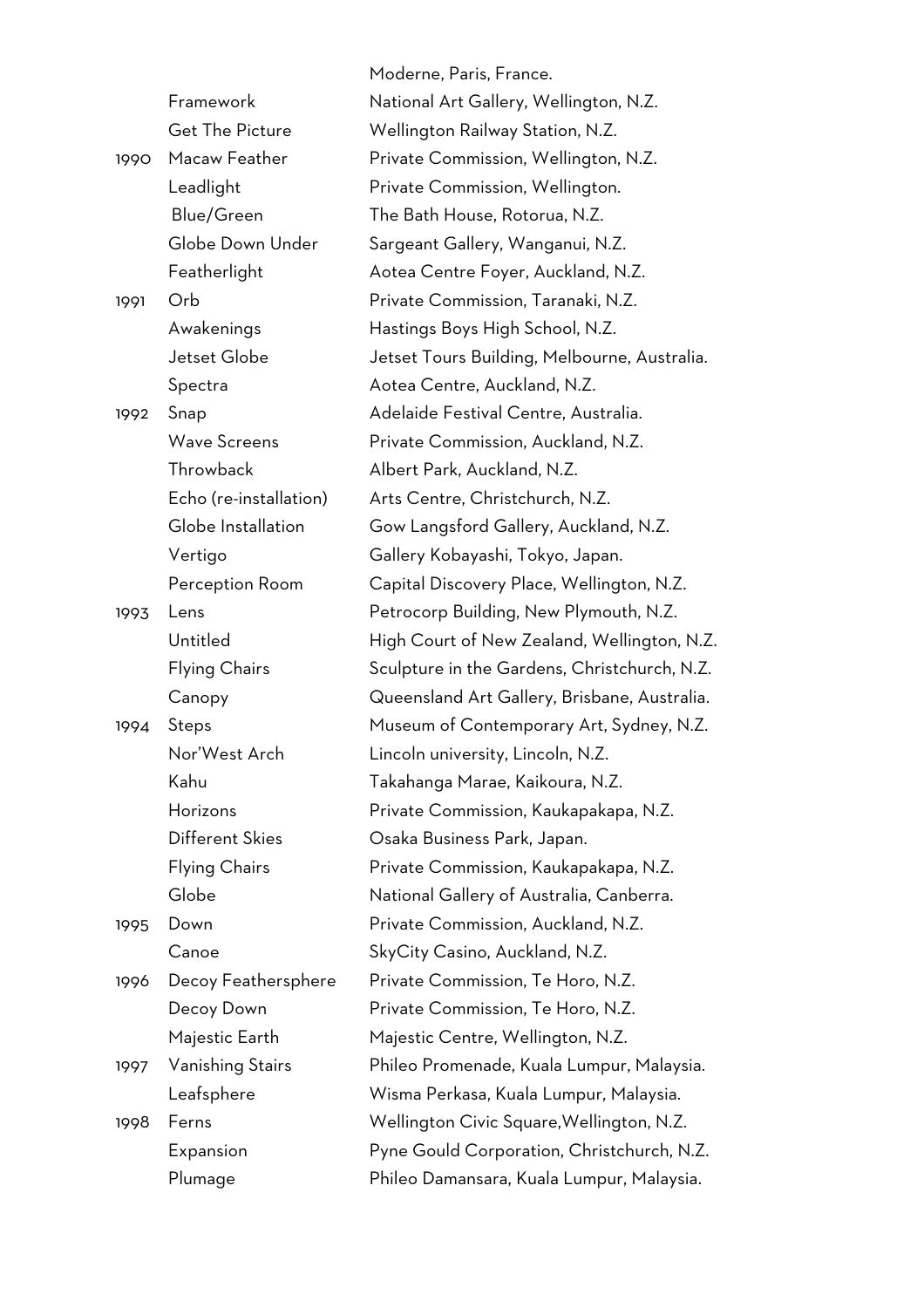|            | <b>Butterflies</b>          | Phileo Avenue, Kuala Lumpur, N.Z.                   |
|------------|-----------------------------|-----------------------------------------------------|
|            | Tranquility                 | Tsing Yi MTR Station, Hong Kong.                    |
|            | Flora                       | Private Commission, Governors Bay, N.Z.             |
| 1999       | Sphere, Cone, Cylinder      | Designworks, Wellington, N.Z.                       |
|            | <b>Starferns</b>            | Apec conference, Auckland Town Hall, N.Z.           |
|            | Feathers                    | East Main Entry, Stadium Australia, Sydney.         |
|            | Ripples and Rays            | Clear Communications, Takapuna, Auckland, N.Z.      |
| 2000 Skies |                             | West Main Entry Artwork, Stadium Australia, N.Z.    |
| 2001       | <b>Flying Steps</b>         | Hunter Courtyard, Victoria University, Wgtn, N.Z.   |
|            | Cones                       | Dunedin Public Art Gallery, N.Z.                    |
|            | Chalice                     | Cathedral Square, Christchurch, N.Z.                |
|            | 2002 Lapped Sphere          | Christchurch Girls' High School, Christchurch, N.Z. |
|            | Suntrap                     | Hastings District Council, Hastings, N.Z.           |
|            | Diamonds                    | National Gallery of Australia, Canberra.            |
|            | <b>Other Peoples Houses</b> | Private Commission, Waiheke Island, N.Z.            |
|            | 2003 Chevron                | Kate Edger Commons, University of Auckland.         |
|            | Corro Dome                  | Private Commission. Sydney, Australia.              |
|            | 2004 Fanfare                | Sydney Harbour Bridge. Australia.                   |
|            | 2005 Bomber Command         | Australian War Memorial. Canberra.                  |
|            | H <sub>2</sub> O            | Lincoln University. N.Z.                            |
|            | Mahana Ceiling Dome         | Woollaston Estate Winery, Motueka, N.Z.             |
|            | Raindrops.                  | Lumiere Building. Manchester, U.K.                  |
|            | 2006 Anchor.                | Victoria Point. Docklands. Melbourne. Australia.    |
|            | Wellsphere.                 | Gouldon Square.Rochdale Road. Manchester. UK        |
|            | 2009 Feather                | Two Paddocks Winery, Central Otago, N.Z.            |
| 2010       | <b>Feather and Ripples</b>  | Christchurch City Council Building, N.Z.            |
|            | Sky Lens                    | Cashel Mall, Christchurch, N.Z.                     |
|            | Cubes                       | St. Andrew's College, Christchurch, N.Z.            |
| 2012       | Feather From Afar           | International Finance Centre, Shanghai, China       |
| 2013       | <b>Blue Feather</b>         | Private Commission, Wellington, N.Z.                |
|            | <b>Boats and Birds</b>      | ANZ Tower, Auckland CBD, N.Z.                       |
| 2014       | Spires                      | Latimer Square, Christchurch N.Z.                   |
| 2015.      | Fanfare.                    | Chaney's Corner, Christchurch, N.Z.                 |
| 2016       | Vortex                      | Tai Tapu Sculpture Garden, Christchurch, N.Z.       |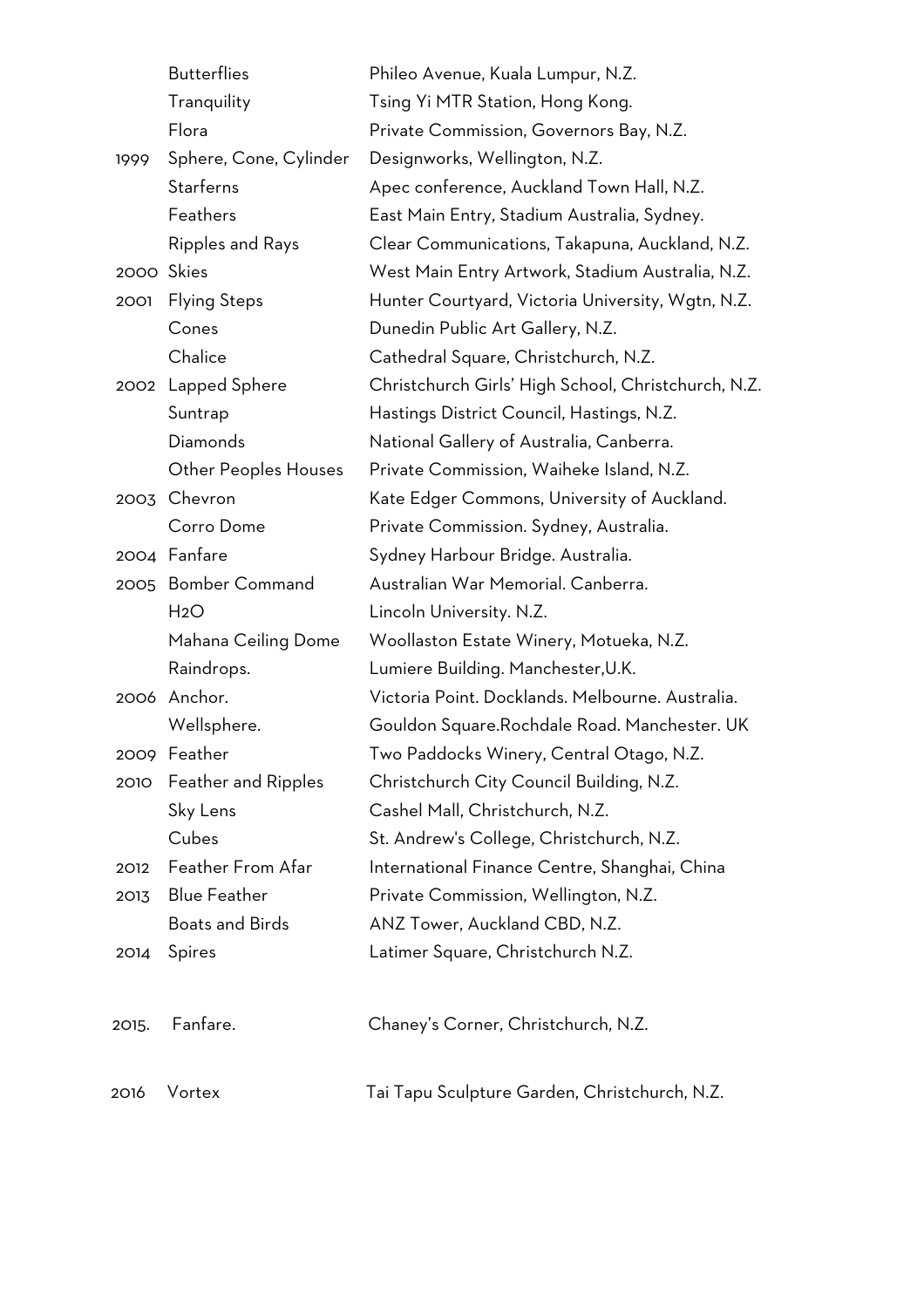## SELECTED SOLO EXHIBITIONS

| 1972 | Untitled exhibition       | Pinacotheca Gallery, Melbourne, Australia   |
|------|---------------------------|---------------------------------------------|
| 1973 | Graduate show             | Pinacotheca Gallery, Melbourne, Australia   |
| 1975 | 3 Black Holes             | CSA Gallery, Christchurch, N.Z.             |
| 1978 | <b>House Alterations</b>  | Brooke-Gifford Gallery, Christchurch, N.Z.  |
| 1979 | Interiors                 | Elva Bett Gallery, Wellington, N.Z.         |
|      | Order/Chaos               | Bosshard Gallery, Dunedin, N.Z.             |
|      | 1980 Recent Series        | Denis Cohn Gallery, Auckland, N.Z.          |
|      | Here and There            | NZ Chancellery, Washington DC, U.S.A.       |
| 1981 | Here and There            | Denis Cohn Gallery, Auckland, N.Z.          |
|      | <b>Escapes</b>            | Peter McLeavey Gallery, Wellington, N.Z.    |
|      | <b>Boundaries</b>         | Brooke-Gifford Gallery, Christchurch, N.Z.  |
| 1982 | Holes                     | Robinson Brooker Gallery, ChCh, N.Z.        |
|      | Land Escapes              | Denis Cohn Gallery, Auckland, N.Z.          |
|      | 1984 Sunset Constructions | Denis Cohn Gallery, Auckland, N.Z.          |
|      | <b>Rock Constructions</b> | Brooke-Gifford Gallery, Dunedin, N.Z.       |
| 1985 | Mirrors                   | Bosshard Gallery, Dunedin, N.Z.             |
|      | New Wall Works            | Denis Cohn Gallery, Auckland, N.Z.          |
| 1986 | Untitled exhibition       | Janne land Gallery, Wellington, N.Z         |
|      | Overhead Hardware         | Brooke Gifford Gallery, Christchurch, N.Z.  |
| 1987 | Untitled exhibition       | Sue Crockford Gallery, Auckland, N.Z.       |
|      | Site Related Work 1981-87 | Centre For Contemporary Art, Hamilton       |
| 1988 | Untitled exhibition       | Sue Crockford Gallery, Auckland, N.Z.       |
|      | Untitled exhibition       | Roslyn Oxley9 Gallery, Sydney, Australia.   |
|      | 1989 Site Works 1981-89   | National Art Gallery, Wellington, N.Z.      |
|      | 1990 Untitled exhibition  | Sue Crockford Gallery, Auckland, N.Z.       |
|      | Untitled exhibition       | Jonathan Jensen Gallery, Christchurch, N.Z. |
|      | Untitled exhibition       | Luba Bilu Gallery, Melbourne, Australia.    |
| 1991 | Untitled exhibition       | Sue Crockford Gallery, Auckland, N.Z.       |
|      | Untitled exhibition       | Jonathan Jensen Gallery, Christchurch, N.Z. |
| 1992 | Untitled exhibition       | Luba Bilu Gallery, Melbourne, Australia.    |
|      | Untitled exhibition       | Jonathan Jensen Gallery, Christchurch, N.Z. |
|      | Untitled exhibition       | Infomuse Gallery, Tokyo, Japan.             |
| 1993 | New Work                  | Jonathan Jensen Gallery, Christchurch, N.Z. |
|      | 1994 Steps and Stages     | Jonathan Jensen Gallery, Christchurch, N.Z. |
|      | 2002 Domes                | City Art, Christchurch, N.Z.                |
|      | 2003 New Wall Sculptures  | Peter Webb Galleries, Auckland, N.Z.        |
|      | <b>Wall Sculptures</b>    | Janne Land Gallery, Wellington, N.Z.        |
|      | 2004 Wall Sculpture 2004  | Jonathan Smart Gallery, Christchurch, N.Z.  |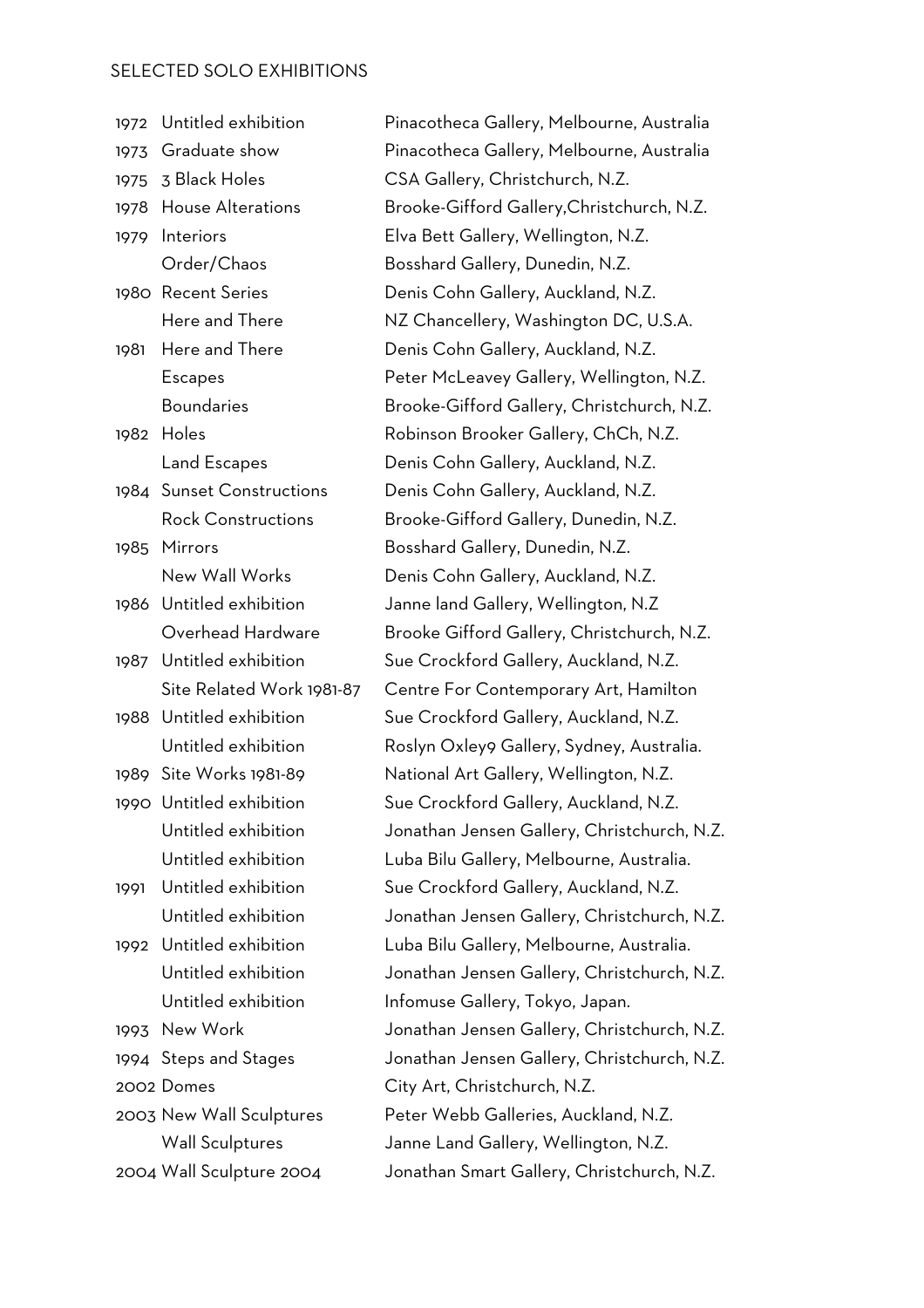|      | 2005 Craters                  | Anna Bibby Gallery, Auckland, N.Z           |
|------|-------------------------------|---------------------------------------------|
|      | <b>Recent Wall Sculptures</b> | Milford Galleries. Dunedin. N.Z.            |
|      | 2006 Thoughts on Ice.         | Janne Land Gallery. Wellington N.Z.         |
|      | 2007 Vanishing Points         | Anna Bibby Gallery, Auckland, N.Z.          |
|      | <b>Recent Work</b>            | Milford Galleries. Queenstown. N.Z.         |
|      | <b>Recent Work</b>            | Jonathan Smart Gallery, Christchurch, N.Z.  |
|      | 2008 Old/New/Borrowed/Blue    | Milford Galleries, Dunedin, N.Z.            |
|      | <b>Selected Works</b>         | Milford Galleries, Queenstown, N.Z.         |
|      | 2009 Deck: First Cut          | Jonathan Smart Gallery, Christchurch, N.Z.  |
|      | 2010 Five Years               | Milford Galleries, Queenstown, N.Z.         |
|      | Deck: Second Hand             | Milford Galleries, Dunedin, N.Z.            |
|      | Deck: Three of a Kind         | Page Blackie Gallery, Wellington, N.Z.      |
| 2011 | Pulse                         | Page Blackie Gallery, Wellington, N.Z.      |
|      | Incident 1992/2011            | Jonathan Smart Gallery, Christchurch, N.Z.  |
|      | 2012 Orange Zone              | Page Blackie Gallery, Wellington, N.Z.      |
|      | 2013 Silver Linings           | Milford Galleries, Dunedin, N.Z.            |
|      | 2014 Spires                   | Page Blackie Gallery, Wellington, N.Z.      |
|      | 2016 2nd Look                 | Jonathan Smart Gallery, Christchurch, N.Z.  |
|      | <b>Selected Works</b>         | Milford Galleries, Queenstown, N.Z.         |
| 2017 | On Reflection                 | The Central Art Gallery, Christchurch, N.Z. |
|      | Reflections                   | Milford Galleries, Dunedin, N.Z.            |
| 2018 | New Works                     | Milford Galleries, Dunedin, N.Z.            |
| 2019 | <b>Clouds and Feathers</b>    | The Central Art Gallery, Christchurch, N.Z. |
| 2020 | Feathers                      | Milford Galleries, Dunedin, N.Z.            |
| 2021 | Feathers 2021                 | Milford Galleries, Dunedin, N.Z             |

## SELECTED GROUP EXHIBITIONS

| 1974 Environmental Structures | Christchurch Arts Festival, N.Z.                                         |
|-------------------------------|--------------------------------------------------------------------------|
| 1978 Platforms                | CSA Gallery, Christchurch, N.Z.                                          |
|                               | Mildura Sculpture Triennial Mildura Arts Centre, Mildura, Australia.     |
| Little Works                  | Auckland City Art Gallery, N.Z.                                          |
| 1980 4 New Zealand Sculptors  | Sargeant Gallery, Wanganui, N.Z.                                         |
| 1985 Six New Zealand Artists  | Perspecta '85, Mori Gallery, Sydney, Australia.                          |
|                               | Better than Collecting Dust Manawatu Art Gallery, Palmerston North, N.Z. |
| Chance and Change             | Auckland City Art Gallery, N.Z.                                          |
| 1986 Aspects of Recent NZ Art | Auckland City Art Gallery, N.Z.                                          |
| Content / Context             | National Art Gallery, Wellington, N.Z.                                   |
| 1988 NZ XI                    | Auckland City Art Gallery, N.Z.                                          |
| From the Southern Cross       | Sydney Biennale, Art Gallery of NSW, Aust                                |